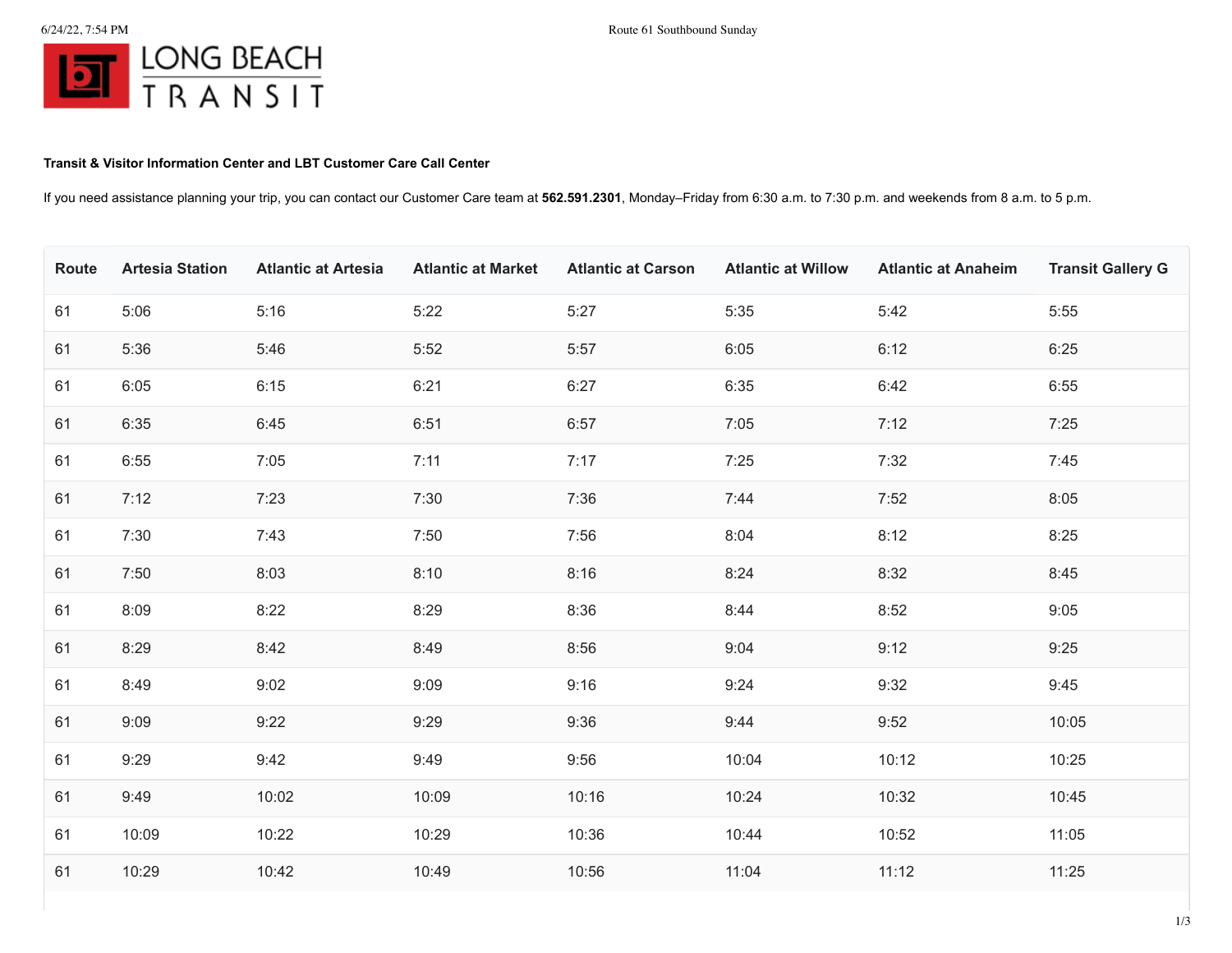## 6/24/22, 7:54 PM Route 61 Southbound Sunday

| Route | <b>Artesia Station</b> | <b>Atlantic at Artesia</b> | <b>Atlantic at Market</b> | <b>Atlantic at Carson</b> | <b>Atlantic at Willow</b> | <b>Atlantic at Anaheim</b> | <b>Transit Gallery G</b> |
|-------|------------------------|----------------------------|---------------------------|---------------------------|---------------------------|----------------------------|--------------------------|
| 61    | 10:49                  | 11:02                      | 11:09                     | 11:16                     | 11:24                     | 11:32                      | 11:45                    |
| 61    | 11:08                  | 11:21                      | 11:28                     | 11:36                     | 11:44                     | 11:52                      | 12:05                    |
| 61    | 11:28                  | 11:41                      | 11:48                     | 11:56                     | 12:04                     | 12:12                      | 12:25                    |
| 61    | 11:47                  | 12:00                      | 12:07                     | 12:15                     | 12:24                     | 12:32                      | 12:45                    |
| 61    | 12:07                  | 12:20                      | 12:27                     | 12:35                     | 12:44                     | 12:52                      | 1:05                     |
| 61    | 12:27                  | 12:40                      | 12:47                     | 12:55                     | 1:04                      | 1:12                       | 1:25                     |
| 61    | 12:47                  | 1:00                       | 1:07                      | 1:15                      | 1:24                      | 1:32                       | 1:45                     |
| 61    | 1:07                   | 1:20                       | 1:27                      | 1:35                      | 1:44                      | 1:52                       | 2:05                     |
| 61    | 1:27                   | 1:40                       | 1:47                      | 1:55                      | 2:04                      | 2:12                       | 2:25                     |
| 61    | 1:47                   | 2:00                       | 2:07                      | 2:15                      | 2:24                      | 2:32                       | 2:45                     |
| 61    | 2:07                   | 2:20                       | 2:27                      | 2:35                      | 2:44                      | 2:52                       | 3:05                     |
| 61    | 2:27                   | 2:40                       | 2:47                      | 2:55                      | 3:04                      | 3:12                       | 3:25                     |
| 61    | 2:47                   | 3:00                       | 3:07                      | 3:15                      | 3:24                      | 3:32                       | 3:45                     |
| 61    | 3:07                   | 3:20                       | 3:27                      | 3:35                      | 3:44                      | 3:52                       | 4:05                     |
| 61    | 3:27                   | 3:40                       | 3:47                      | 3:55                      | 4:04                      | 4:12                       | 4:25                     |
| 61    | 3:47                   | 4:00                       | 4:07                      | 4:15                      | 4:24                      | 4:32                       | 4:45                     |
| 61    | 4:07                   | 4:20                       | 4:27                      | 4:35                      | 4:44                      | 4:52                       | 5:05                     |
| 61    | 4:27                   | 4:40                       | 4:47                      | 4:55                      | 5:04                      | 5:12                       | 5:25                     |
| 61    | 4:47                   | 5:00                       | 5:07                      | 5:15                      | 5:24                      | 5:32                       | 5:45                     |
| 61    | 5:07                   | 5:20                       | 5:27                      | 5:35                      | 5:44                      | 5:52                       | 6:05                     |
| 61    | 5:29                   | 5:42                       | 5:49                      | 5:57                      | 6:05                      | 6:12                       | 6:25                     |